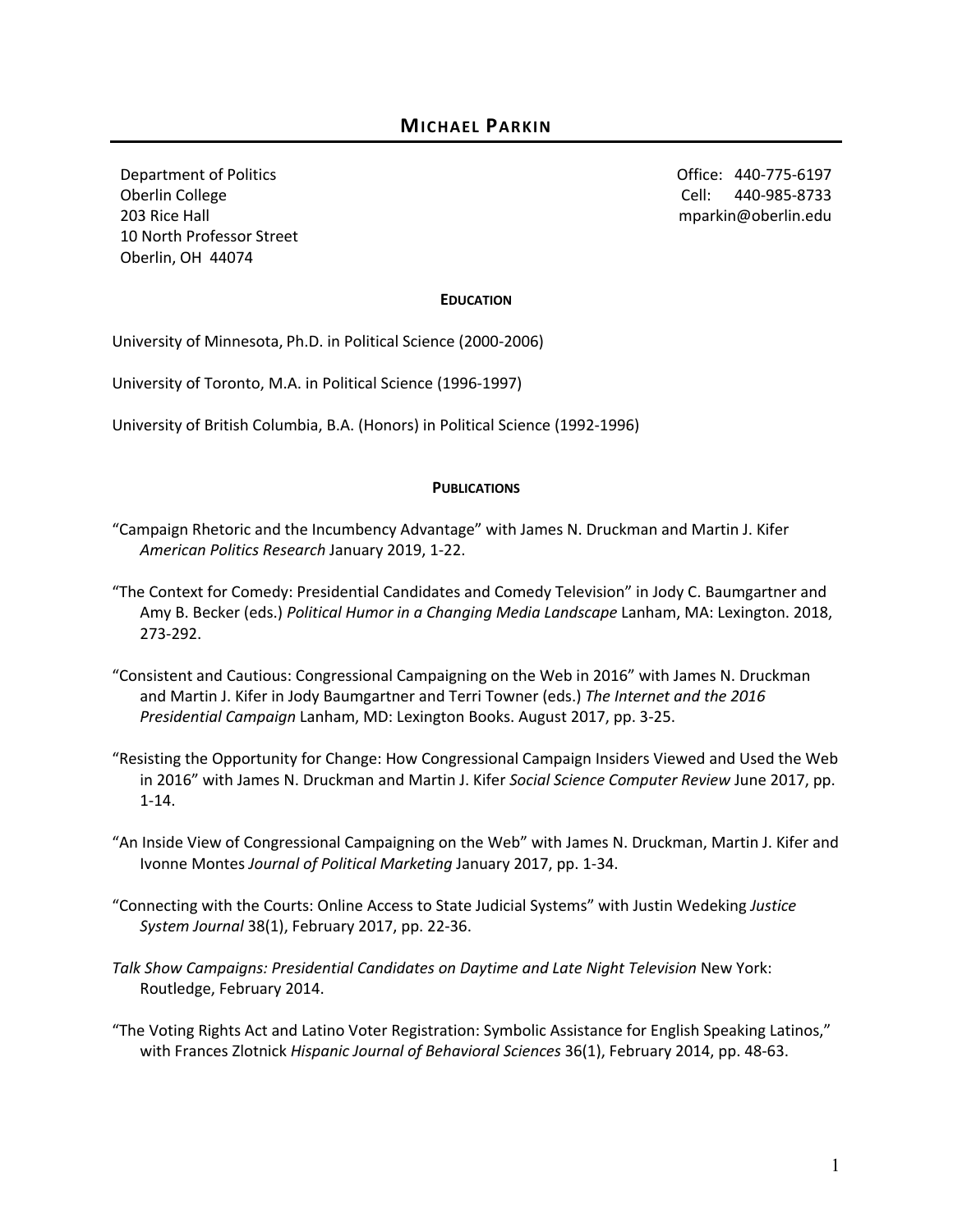- "U.S. Congressional Campaign Communications in an Internet Age," with James N. Druckman and Martin Kifer *Journal of Elections, Public Opinion, and Parties* 24(1), January 2014, pp. 20-44.
- "The Impact of Multimedia Technology on Candidate Website Visitors" *Journal of Political Marketing*  11(3), August 2012, pp. 1-22
- "English Proficiency and Latino Political Participation in US Elections" with Frances Zlotnick *Politics & Policy* 39(4), August 2011, pp. 515-537.
- "Political Advertising," "Political Debates," and "Framing and Public Opinion" in George Kurian (ed.) *International Encyclopedia of Political Science.* Congressional Quarterly Press. November 2010, pp. 16-17, 375-377, 611.
- "Taking Late Night Comedy Seriously: How Candidate Appearances on Late Night Television Can Engage Viewers" *Political Research Quarterly* 63(1), March 2010, pp. 3-15.
- "Timeless Strategy Meets New Medium: Going Negative on Congressional Candidate Websites, 2002- 2006" with James N. Druckman and Martin Kifer. *Political Communication* 27, February 2010, pp. 88- 103.
- "Issue Engagement on Congressional Candidate Websites" with James N. Druckman, Cari Lynn Hennessy, and Martin Kifer *Social Science Computer Review* 28(1) February 2010, pp. 3-23.
- "Campaign Communications in U.S. Congressional Elections" with James N. Druckman and Martin Kifer. *American Political Science Review* 103(3), August 2009, pp. 343-366
- "The Technological Development of Congressional Candidate Websites: How and Why Candidates Use Web Innovations" with James N. Druckman and Martin Kifer in Costas Panagopolous (ed.) *Politicking Online: The Transformation of Election Campaign Communications*. Piscataway, NJ: Rutgers University Press. 2009. pp. 21-47
- "Priming" in Paul Lavrakas (ed.) *Encyclopedia of Survey Research Methods*. SAGE Publishers. 2008, pp. 611-612.
- "The Technological Development of Congressional Candidate Websites: How and Why Candidates Use Web Innovations" with James N. Druckman and Martin Kifer. *Social Science Computer Review* 25(4), Winter 2007, pp. 1-18.
- "The Impact of Media Bias: How Editorial Slant Affects Voters" with James N. Druckman. *Journal of Politics* 67(4), November 2005, pp. 1030-1049.
- "Measuring Partisanship" with Joanne Miller in Samuel J. Best and Benjamin Radcliff (eds.) *Polling America: An Encyclopedia of Public Opinion, Volume II*. Greenwood Press. 2005, pp. 502-504.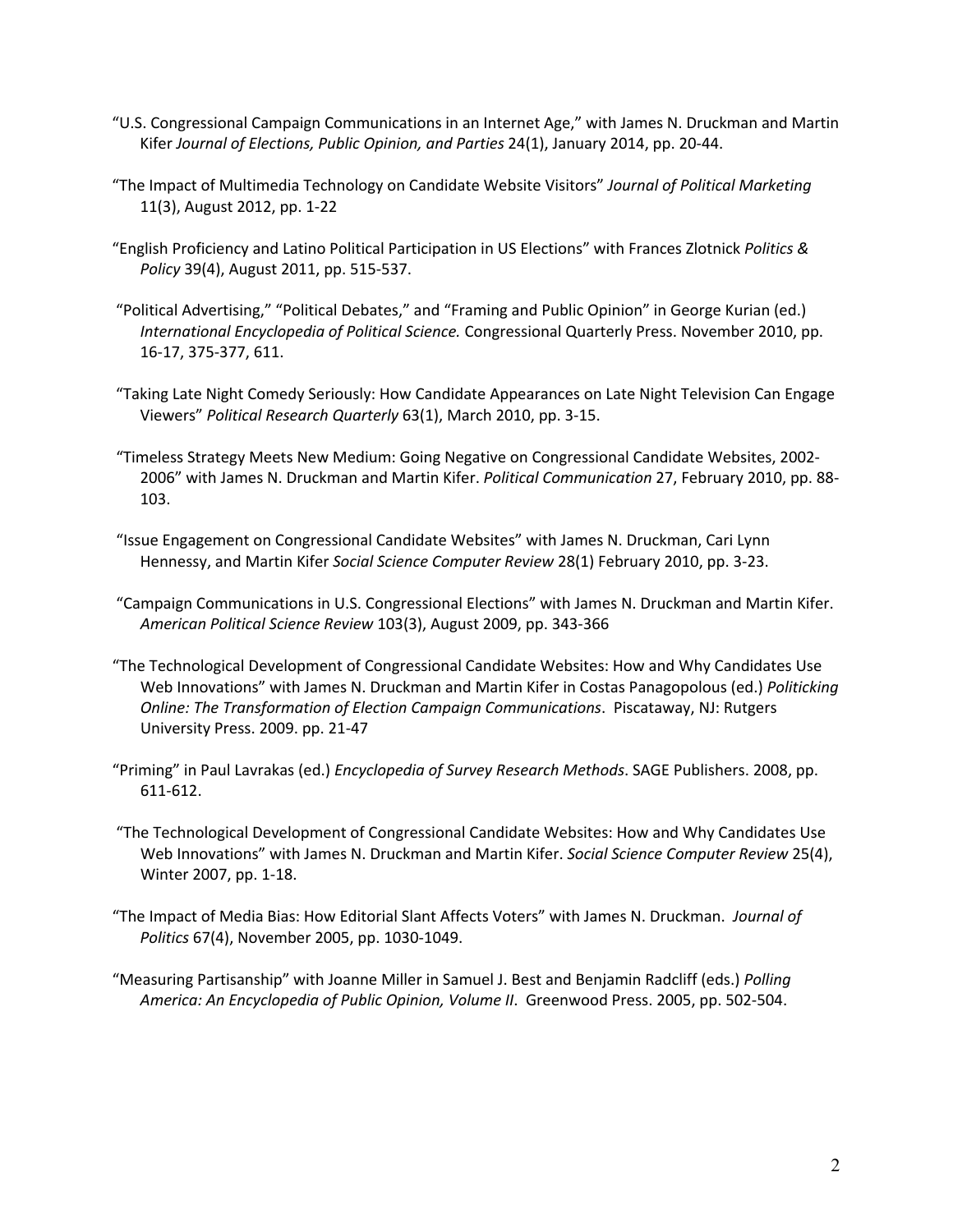#### **WORKING PAPERS AND ONGOING RESEARCH PROJECTS**

 James N. Druckman and Martin Kifer (ongoing book project) "Campaigns in the New Media Age: How Candidates Use the World Wide Web to Win Elections" with

#### **RELEVANT EMPLOYMENT**

**Full Professor,** Oberlin College Department of Politics (2016-present)

**Associate Professor,** Oberlin College Department of Politics (2011-2016)

**Assistant Professor**, Oberlin College Department of Politics (2006-2011)

**Teaching Assistant, Research Assistant, and Instructor**, University of Minnesota Political Science Department (2000-2006)

### **CONFERENCE PRESENTATIONS AND ACTIVITIES**

- "Campaign Rhetoric and the Incumbency Advantage" with James N. Druckman and Martin Kifer at the Annual Meeting of International Society of Political Psychology, July 15<sup>th</sup>, 2019, Lisbon, Portugal
- Chair and Discussant of "Authoritarianism" Panel at the Annual Meeting of International Society of Political Psychology, July 2<sup>nd</sup>, 2017, Edinburgh, Scotland
- "Undergraduate Research Methods Training" Roundtable at the Annual Meeting of the Southern Political Science Association, January 7-10, 2016 San Juan, PR
- "Internet Access to State Court Systems" with Justin Wedeking at the Annual Meeting of the Midwest Political Science Association, April 16, 2015, Chicago, IL
- "Limits and Opportunities of Campaigning on the Web" with James N. Druckman and Martin Kifer at the Annual Meeting of the Midwest Political Science Association, April 17, 2012, Chicago, IL
- Discussant of "Experimental and Large Sample Studies in Campaign Communications" at the Annual Meeting of the Midwest Political Science Association, April 17, 2012, Chicago, IL
- Discussant of "Leadership and Political Personality" at the Annual Meeting of International Society of Political Psychology, July  $6<sup>th</sup>$ , 2014, Rome, Italy.
- "Surfing the Courts: Online Access to State Court Systems" with Justin Wedeking at the Annual Meeting of the Midwest Political Science Association, April 3, 2014, Chicago, IL
- "Voting Rights Act and Latino Voter Registration" with Frances Zlotnick at the Annual Meeting of the Midwest Political Science Association, April 12, 2012, Chicago, IL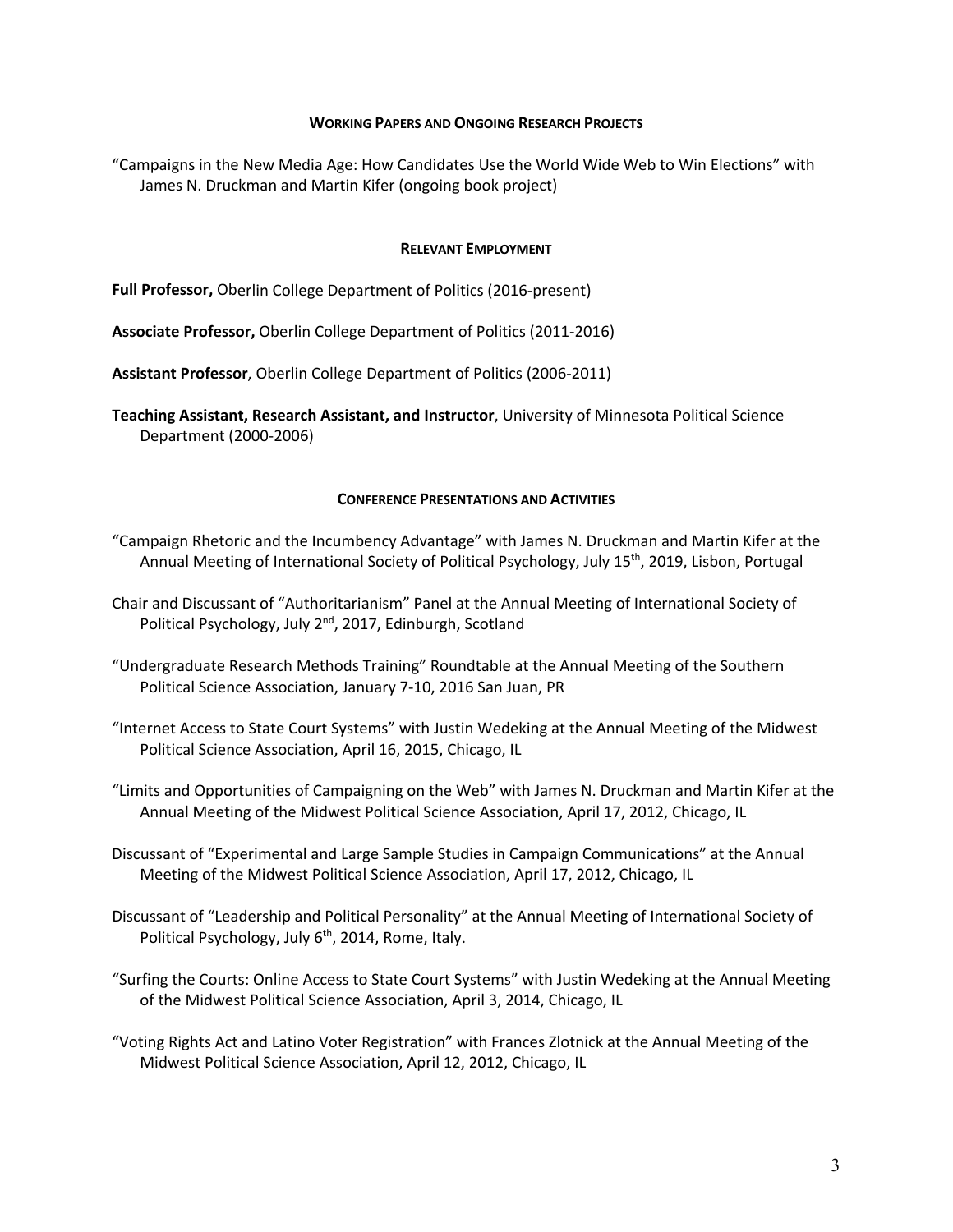- "Congressional Campaign Communications in an Internet Age" with James N. Druckman and Martin Kifer at the Annual Meeting of the Midwest Political Science Association, April 12, 2012, Chicago, IL
- "Presidential Campaigns on Late Night TV" at the State University of New York Geneseo, March 21, 2012, Geneseo, NY
- "Technological Development of Congressional Candidate Websites: 2002-2008" with James N. Druckman and Martin Kifer at the Annual Meeting of the American Political Science Association, September 3, 2011, Seattle, WA
- "Exploring the Media's Effect on American Democratic Culture" at the American Democratic Culture Exchange Program, June 28, 2011, Oberlin, OH
- "Political Psychology and Political Messaging" at the Summit Country Progressive Democrats Monthly Meeting, June 6, 2011, Akron, OH
- "What the Obama Victory and Administration Have Meant to Oberlin College" at the Class of 1961 Oberlin Perspectives on Obama Panel, May 28, 2011, Oberlin, OH
- "Technology Use on Congressional Candidate Websites: Web Innovations and the Nature of Candidate-Voter Interactions" with James N. Druckman and Martin Kifer at the Annual Meeting of the Midwest Political Science Association, March 31, 2011, Chicago, IL
- "English Proficiency and Latino Turnout" with Frances Zlotnick at the Annual Meeting of the Midwest Political Science Association, April 22, 2010, Chicago, IL
- Discussant of "Comedy Shows, Satire, and Political Messages with Humor" at the Annual Meeting of the Midwest Political Science Association, April 22, 2010, Chicago, IL
- "The Effects of Congressional Campaign Rhetoric" with James N. Druckman and Martin Kifer at the Annual Meeting of the Midwest Political Science Association, April 24, 2010, Chicago, IL
- "Promoting Candidate Image on Late Night Talk Shows" at the Annual Meeting of the Midwest Political Science Association, April 25, 2010, Chicago, IL
- "Timeless Strategy Meets New Medium: Going Negative on Congressional Candidate Websites, 2002- 2006" with James N. Druckman and Martin Kifer at the Annual Meeting of the American Political Science Association, September 4, 2009, Toronto, ON
- "Timeless Strategy Meets New Medium: Going Negative on Congressional Candidate Websites, 2002- 2006" with James N. Druckman and Martin Kifer at the Annual Meeting of the Midwest Political Science Association, April 5, 2009, Chicago, IL
- "Minority Candidates, Minority Voters: Race and Gender in the 2008 Democratic Primary" with Rachel Welsh at the Annual Meeting of the International Society of Political Psychology, July 10, 2008, Paris, France.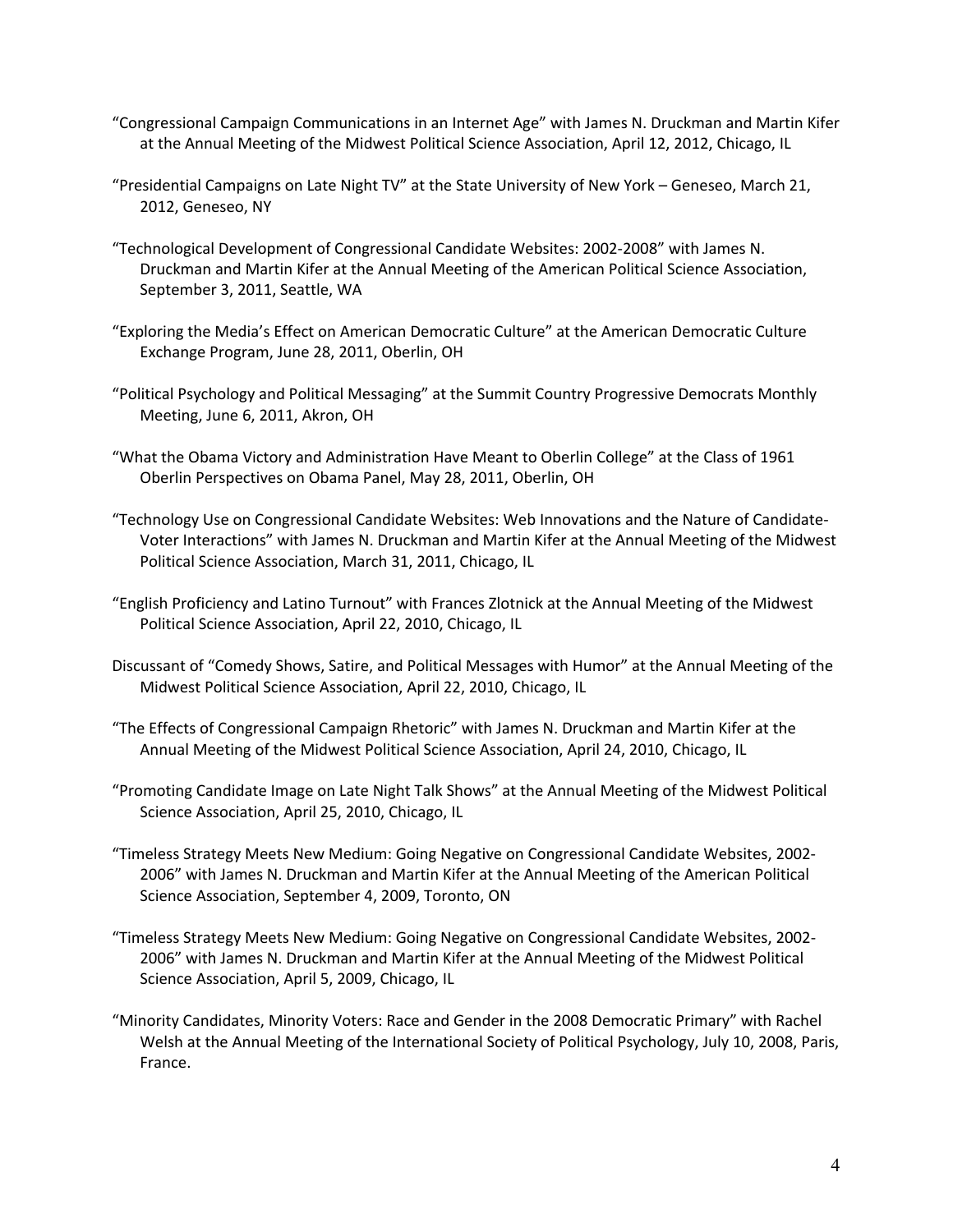- Chair and Discussant of "Political Cognition" Panel at the Annual Meeting of the International Society of Political Psychology, July 10, 2008, Paris, France.
- "The Content of US Congressional Campaigns" with James N. Druckman and Martin Kifer at the Annual Meeting of the Midwest Political Science Association, April 3, 2008, Chicago, IL
- "The Impact of Multimedia Technology on Website Visitors" at the Annual Meeting of the American Political Science Association, August 30-September 2, 2007, Chicago, IL.
- "Congressional Campaigns in Cyberspace and the Effect of Presentation Technology on Website Visitors" at the Annual Meeting of the Midwest Political Science Association, April 12-15, 2007, Chicago, IL
- "Going Negative in a New Media Age: Congressional Campaign Websites, 2002-2006" with James N. Druckman and Martin Kifer at the Annual Meeting of the Midwest Political Science Association, April 12-15, 2007, Chicago, IL
- Chair "Media and Political Processes in the Global South" at the Annual Meeting of the Midwest Political Science Association, April 20-23, 2006, Chicago, IL
- Chair "Information Processing" at the Annual Meeting of the Midwest Political Science Association, April 20-23, 2006, Chicago, IL
- "Campaigns in a New Media Age: How Candidates Use the World Wide Web" with James N. Druckman and Martin Kifer at the Annual Meeting of the Midwest Political Science Association, April 20-23, 2006, Chicago, IL
- "Priming Image on Late Night" at the Annual Meeting of the American Political Science Association, September 1-4, 2005, Washington, DC
- Discussant on "Framing" panel at the Annual Meeting of the American Political Science Association, September 1-4, 2005, Washington, DC
- "Engaging with Late Night Comedy's Serious Message: How Candidate Appearances on Late Night Comedy Talk Shows Affect the Criteria Used to Evaluate Candidates" at the Annual Meeting of the Midwest Political Science Association, April 7-10, 2005, Chicago, IL.
- Chair and Discussant on "Candidate Image and Source Effects" panel at the Annual Meeting of the Midwest Political Science Association, April 7-10, 2005, Chicago, IL.
- Discussant on "Defining Moments and Significant Stories in the 2004 Presidential Campaign Cycle" panel at the Annual Meeting of the Midwest Political Science Association, April 7-10, 2005, Chicago, IL.
- "Media Bias and Its Effect on Voters" with James N. Druckman at the Annual Meeting of the Midwest Political Science Association, April 15-18, 2004, Chicago, IL.
- "Campaign Gaffes and their Impact on Voters" with Martin Kifer at the Annual Meeting of the Midwest Political Science Association, April 15-18, 2004, Chicago, IL.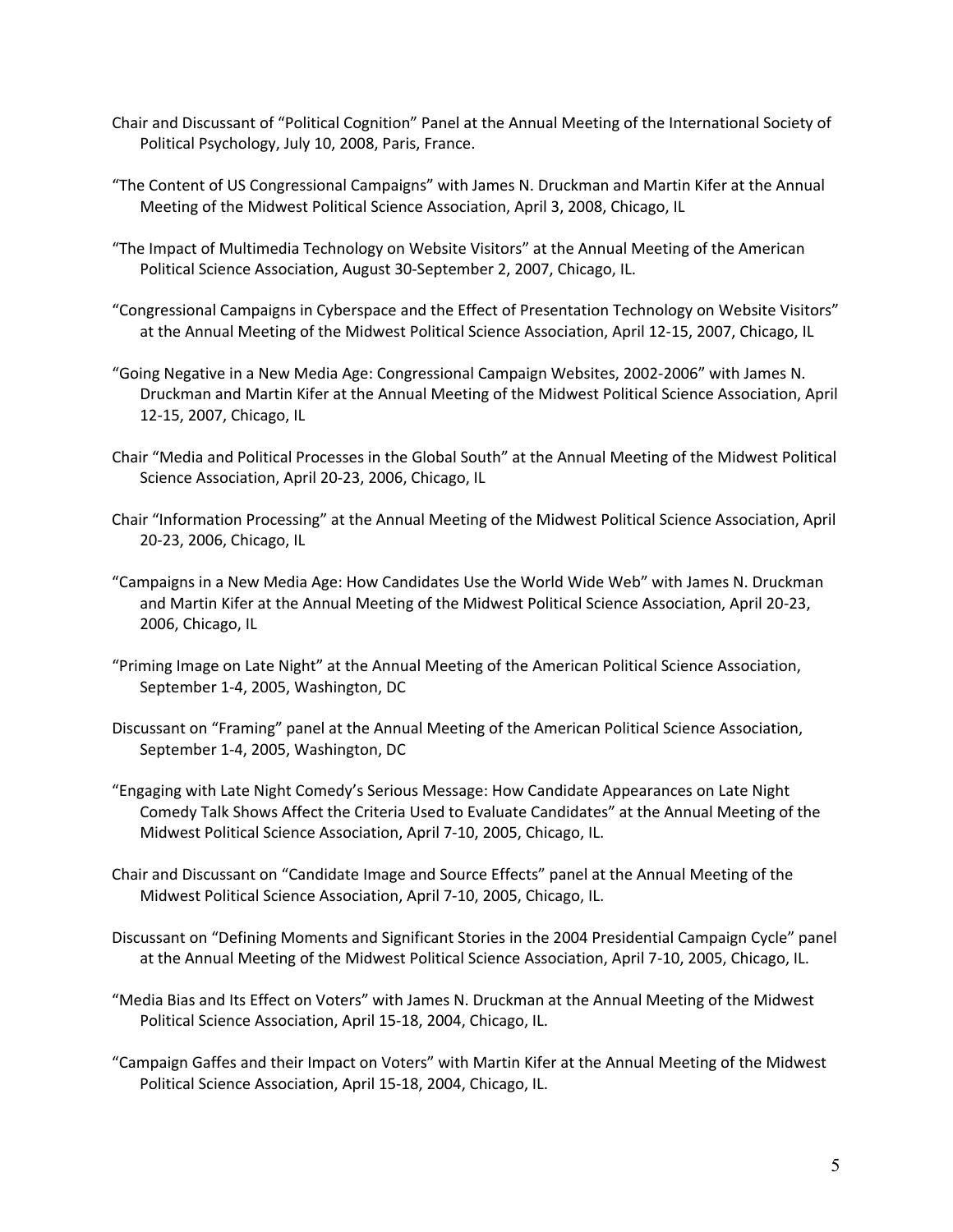- "How Competing Newspapers Cover a Political Campaign" with James N. Druckman at the Annual Meeting of the Southern Political Science Association, January 8-11, 2004, New Orleans, LA
- Roundtable Discussant on Matthew Baum's *Soft News Goes to War: Public Opinion and American Foreign Policy in the New Media Age* at the Annual Meeting of the Southern Political Science Association, January 8-11, 2004, New Orleans, LA
- "Laughing, Learning, and Liking? The Effects of Entertainment-Based Media on American Politics" with Angie Bos and Bas VanDoorn at the Annual Meeting of the International Society of Political Psychology, July 6-10, 2003 Boston, MA
- "Conditioning the Costs of Political Indiscretions: Gender Stereotypes and Scandals" with Monica Schneider at the Annual Meeting of the International Society of Political Psychology, July 6-10, 2003 Boston, MA
- "Laughing, Learning, and Liking? The Effects of Informal News Sources on Political Knowledge and Attitudes" with Angie Bos and Bas VanDoorn at the Annual Meeting of the Midwest Political Science Association, April 3-6, 2003 Chicago, IL.
- "Stereotypes and Scandal: How Gender Conditions the Costs of Scandal" with Monica Schneider at the Annual Meeting of the Midwest Political Science Association, April 3-6, 2003 Chicago, IL.

### **HONORS AND AWARDS**

National Science Foundation Grant (#1823715) (2018) for "Using the Web to Study U.S. Congressional Campaigns and Representation" (with Jamie Druckman and Martin Kifer) - \$229,469

Outstanding Teaching Award, Oberlin College (2017)

- National Science Foundation Grant (#1627413) (2016) for "Using the Web to Study U.S. Congressional Campaigns and Representation" (with Martin Kifer) - \$128,794
- "Professor Props," Oberlin College (2009 2016), awarded "in recognition of your work with the first year class as an instructor, advisor and mentor"
- National Science Foundation Grant (#1154201) (2012) for "Campaigns in a New Media Age: How Candidates Use the World Wide Web" (with James N. Druckman and Martin Kifer) - \$199,003
- Class of 1957 Distinguished Professor Award, Oberlin College (2011)
- National Science Foundation Grant (#1022902) (2010) for "Campaigns in a New Media Age: How Candidates Use the World Wide Web" (with James N. Druckman and Martin Kifer) - \$173,487
- Paul Lazarsfeld Best Paper Award from the 2009 APSA Political Communication Section for "Timeless Strategy Meets New Medium: Going Negative in Congressional Campaign Websites: 2002-2006" (with James N. Druckman and Martin Kifer)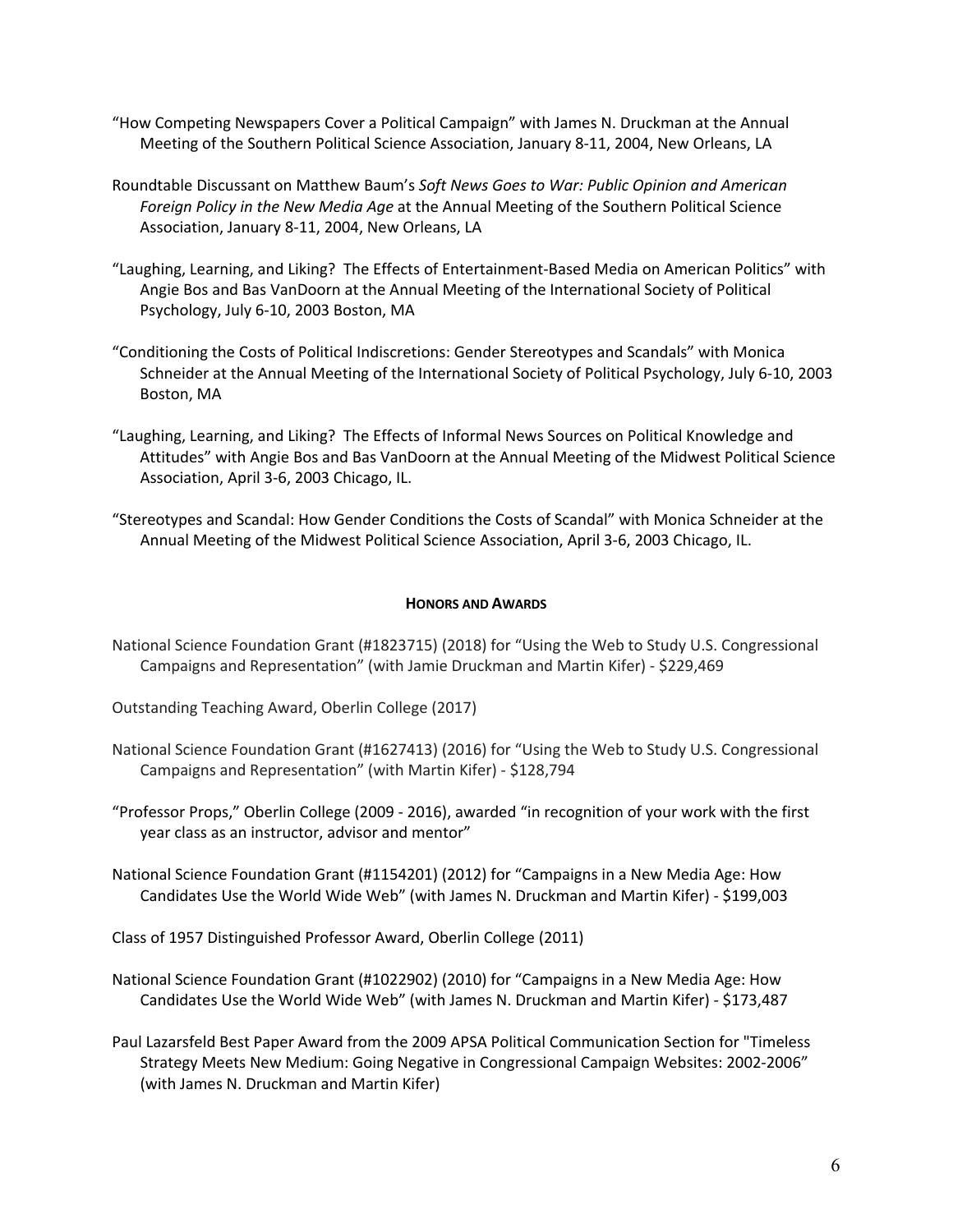- Andrew Delany Fellowship Recipient, Oberlin College (2009), awarded to "junior faculty whose record has been especially meritorious"
- "Professor Props" Favorite Advisor Recipient, Oberlin College (2009), awarded to "the favorite advisor of the Class of 2012"
- Oberlin College Research and Development Grant (2008, 2009, 2010) for "Online Campaigns and Late Night Candidate Appearances"
- Pi Sigma Alpha Award for the Best Paper Delivered at the 2008 Annual Meeting of the Midwest Political Science Association for "The Content of U.S. Congressional Campaigns" (with James N. Druckman and Martin Kifer)
- National Science Foundation Grant (#0822782) (2008) for "Campaigns in a New Media Age: How Candidates Use the World Wide Web" (with Jamie Druckman) - \$60,953

Oberlin College First Year Seminar Program Course Development Grant (2008)

Best Graduate Student Paper presented at the 2005 Annual Meeting of the American Political Science Association, Political Communication Section, for "Engaging with Late Night's Serious Message: How Late Night Candidate Appearances Affect Young People's Political Decisions."

Robert T. Holt Distinguished Doctoral Dissertation Fellowship Recipient, University of Minnesota Graduate School (2005-2006), awarded to "highest ranked successful Political Science nominee."

Dissertation Research Grant, University of Minnesota Center for the Study of Political Psychology (2005)

- "Thank a Teacher" Certificate Recipient, University of Minnesota Center for Teaching and Learning Services (2005), awarded "in appreciation for your teaching style and dedication to helping students learn."
- Hubert H. Humphrey Graduate Student Scholarship, University of Minnesota Graduate School (2001 2004)

Travel Grant, University of Minnesota Center for the Study of Political Psychology (2002, 2005)

Western Graduate Student Bursary, University of Toronto Graduate School (1997)

## **ADDITIONAL TRAINING**

- Shodor, *Computational Modeling* (June 2010)
- Scientific Software International, *Hierarchical Data Modeling* (September 2005)
- Ohio State University, *Summer Institute in Political Psychology* (July–August 2002)
- University of Victoria, *Public Sector Management* (4 courses) (1999–2000)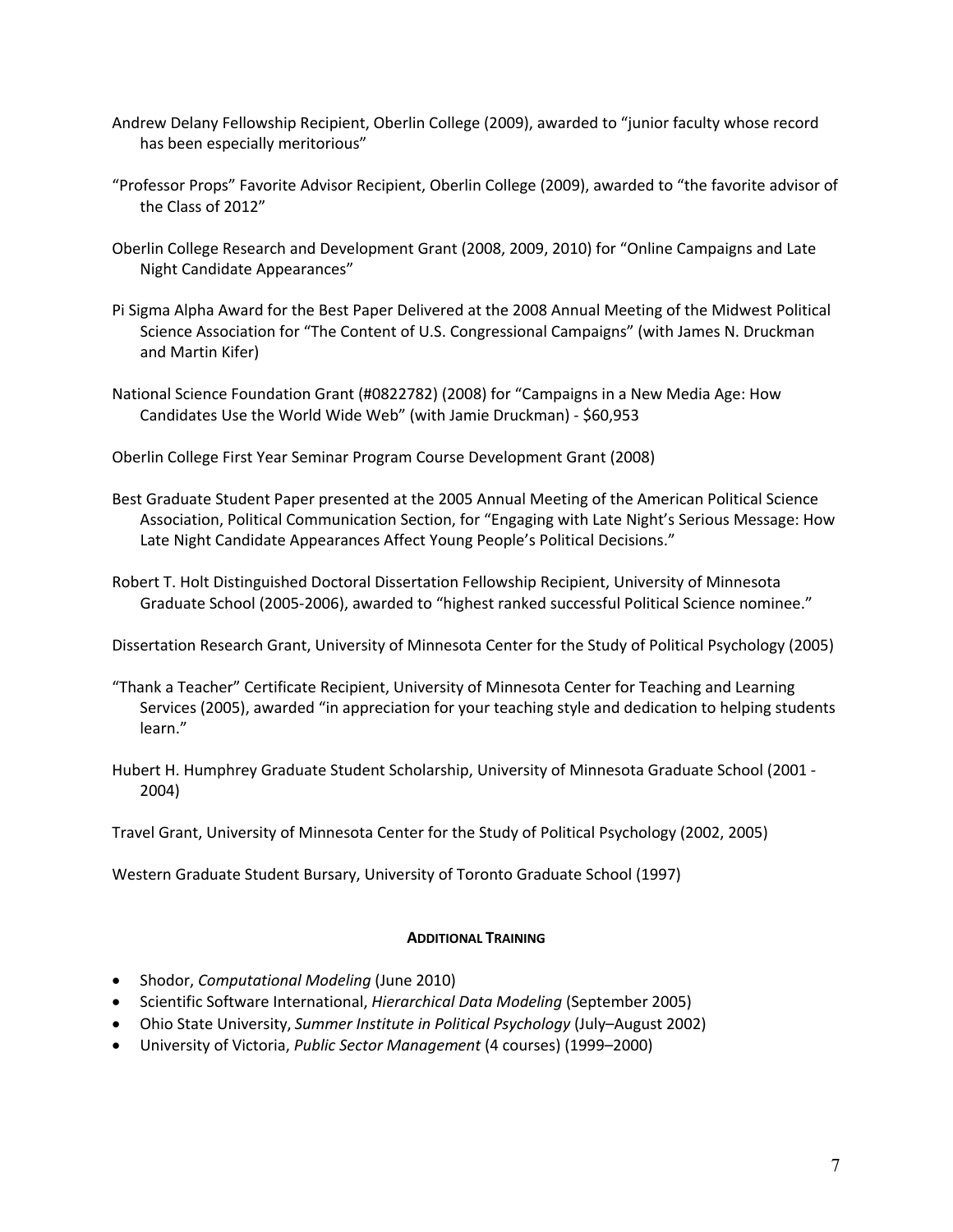## **SERVICE**

# **Manuscript Reviewer**

Book Reviews of:

- Joseph J. Foy and Timothy M. Dale's *Mediated Democracy: The Politics and Citizenship of Mass Media and Cultural Consumption* (Routledge) (Spring 2018)
- Richard Forgette's *News Grazing: News Media and Political Trust in an Attention-Deficient America* (CQ Press) (Fall 2016)
- Catherine Shaw's *The Campaign Manager* (Westview) (Spring 2016)
- David Perloff *Political Communication* (Routledge) (Fall 2015)
- Michael Kryzanik's *Debates, Divisions and Differences* (Routledge) (Fall 2015)
- Michael Wagner and Mike Gruszcynski's *Good Media, Bad Media: The Benefits and Consequences of a Negative, Emotional, and Biased News Media* (Routledge) (Fall 2014)
- Peter Galderisi's *Understanding Political Science Statistics* (Routledge) (Spring 2014)
- Call Jillson's *American Government: Political Development and Institutional Change*  (Routledge) (Fall 2013)
- Sophia A. McClennen and Remy Maisel, *Satire in American Politics* (Palgrave MacMillan) (Summer 2013)
- Linda M. Woolf and Michael Hulwizer's *Political Psychology* (Wiley and Sons) (Winter 2013)
- Raymond A. Smith's *The American Anomaly: US Politics and Government in Comparative Perspective* (Routledge) (Spring 2012)
- Alison Dagnes' *A Conservative Walks into a Bar: The Politics of Political Humor* (Palgrave Macmillan) (Spring 2012)
- James Monroe and Rogan Kersh's *Who Are We? An Introduction to American Government*  (Oxford University Press) (Spring 2012)
- Morris Fiorina, Paul Peterson, Bertram Johnson and William Mayer's *America's New Democracy* (Pearson) (Spring 2011)
- Elizabeth Smith and Akan Malici's *Political Science Research in Practice* (Routledge) (Spring 2011)
- Caleb Clark's *Political Science Research Methods: America at a Crossroads* (Longman Press) (Spring 2010 and Winter 2012)
- George Marcus' *Doing Political Psychology* (Oxford University Press) (Spring 2010)
- David Houghton's *Political Psychology* (Routledge) (Spring 2008)
- John Coleman, Ken Goldstein, and Will Howell's *Understanding American Politics and Government* (Longman Press) (Spring 2008)
- W. Lance Bennett's *News: The Politics of Illusion* (Longman Press) (Fall 2007)

National Science Foundation (Spring 2007, Fall 2010)

Article Reviews for:

- *American Journal of Political Science* (Fall 2007, Spring 2009, Spring 2010, Spring 2011, Fall 2011, Winter 2012, Summer 2012)
- *American Journal of Criminal Justice* (Spring 2016)
- *American Political Science Review* (Spring 2010, Spring 2011, Fall 2011)
- *American Politics Research* (Fall 2005, Summer 2006, Summer 2007, Fall 2007, Spring 2008, Fall 2008, Spring 2009, Fall 2009, Spring 2010, Summer 2010, Spring 2011, Spring 2014)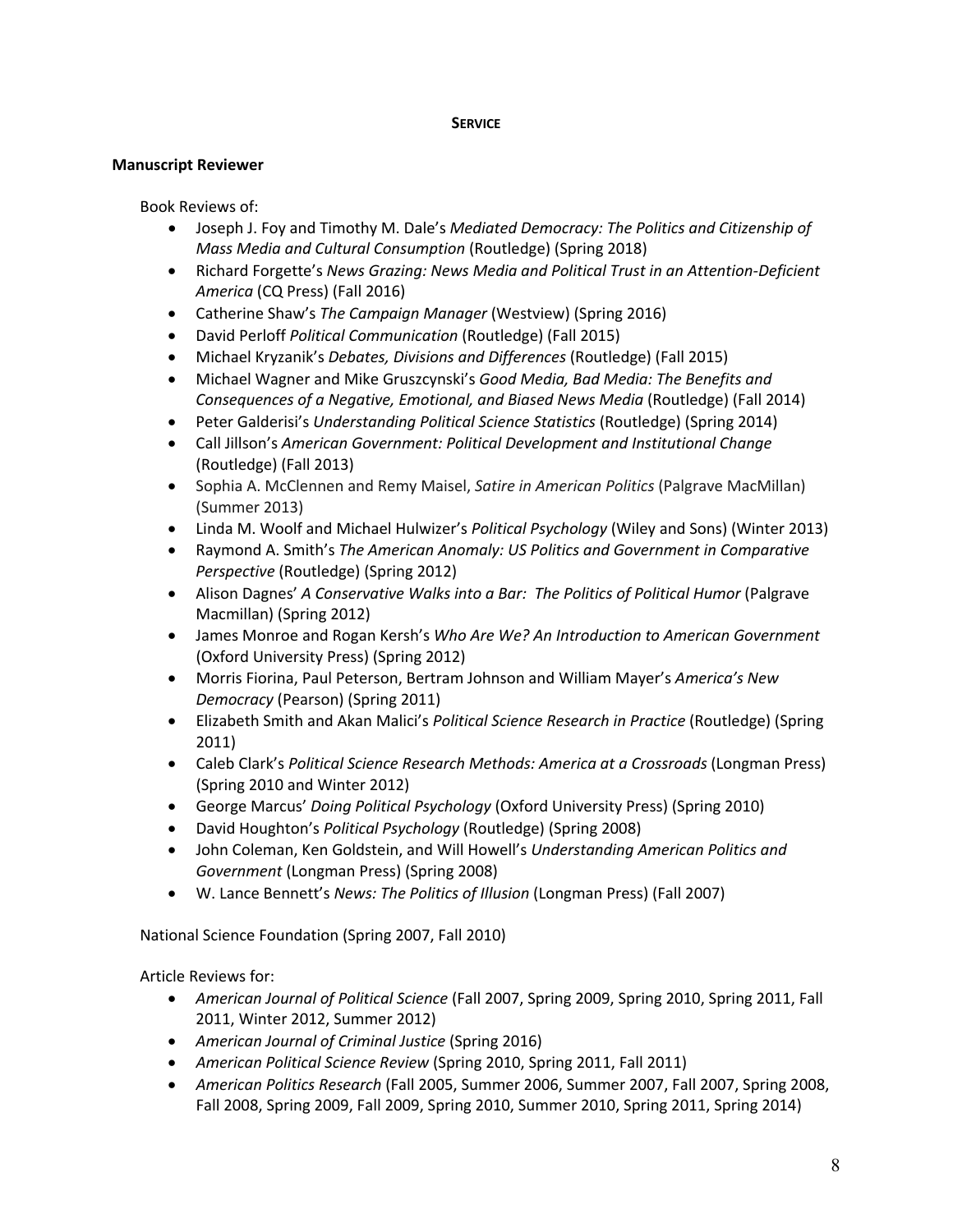- *American Review of Politics* (Fall 2016)
- *British Journal of Political Science* (Fall 2008, Spring 2010, Summer 2010, Spring 2011, Spring 2019)
- *Communication Research* (Fall 2006)
- *Congress and the Presidency* (Fall 2008)
- *Economics Bulletin* (Spring 2014)
- *International Journal of Public Opinion* (Spring 2011)
- *Journal of Communication* (Spring 2012, Winter 2014, Summer 2016)
- *Journal of Elections, Public Opinion and Parties* (Spring 2016)
- *Journal of Political Marketing* (Fall 2010, Summer 2011, Winter 2017)
- *Journal of Political Science* (Fall 2014, Spring 2015)
- *Journal of Politics* (Spring 2004, Spring 2005, Spring 2007, Spring 2007, Spring 2008, Fall 2008, Fall 2009, Summer 2011, Spring 2012, Summer 2013, Fall 2013, Spring 2015, Fall 2015, Fall 2016; Spring 2018)
- *Legislative Studies Quarterly* (Spring 2010, Fall 2018)
- *Party Politics* (Winter 2006)
- *Political Behavior* (Winter 2007, Spring 2007, Fall 2007, Summer 2008, Spring 2009, Summer 2009, Spring 2010, Spring 2011, Summer 2011, Spring 2014, Fall 2014, Fall 2016, Winter 2017)
- *Political Communication* (Summer 2006, Winter 2007, Fall 2008, Spring 2009, Spring 2010, Summer 2010, Spring 2011, Summer 2011, Winter 2012, Summer 2018)
- *Political Psychology* (Spring 2002, Fall 2002, Fall 2003, Winter 2004, Spring 2004, Spring 2004, Spring 2006, Spring 2008, Spring 2009, Fall 2009, Winter 2010, Summer 2012)
- *Political Research Quarterly* (Summer 2006, Summer 2007, Winter 2008, Fall 2008, Fall 2010, Spring 2014; Spring 2018)
- *Politics & Policy* (Winter 2011, Winter 2013, Winter 2019)
- *Public Opinion Quarterly* (Summer 2008, Summer 2009, Fall 2011)
- *Public Choice* (Fall 2011)
- *Research and Politics* (Fall 2016)
- *Science Communication* (Fall 2006)
- *Social Science Quarterly* (Spring 2010)
- *Swiss Political Science Review* (Spring 2016)

## **Honors Examiner**

• Kenyon College (May  $3^{\text{rd}}$ , 2014)

## **Editorial Service**

• Associate Editor for Political Science and Editorial Board Member for *Social Science Computer Review* (2010-2018)

## **Conference Service**

- Best Graduate Student Paper Award Committee for the Political Communication Section of the American Political Science Association (2008)
- Co-Chair: Mass Behavior and Public Opinion Section for the International Society of Political Psychology Annual Meeting (2007)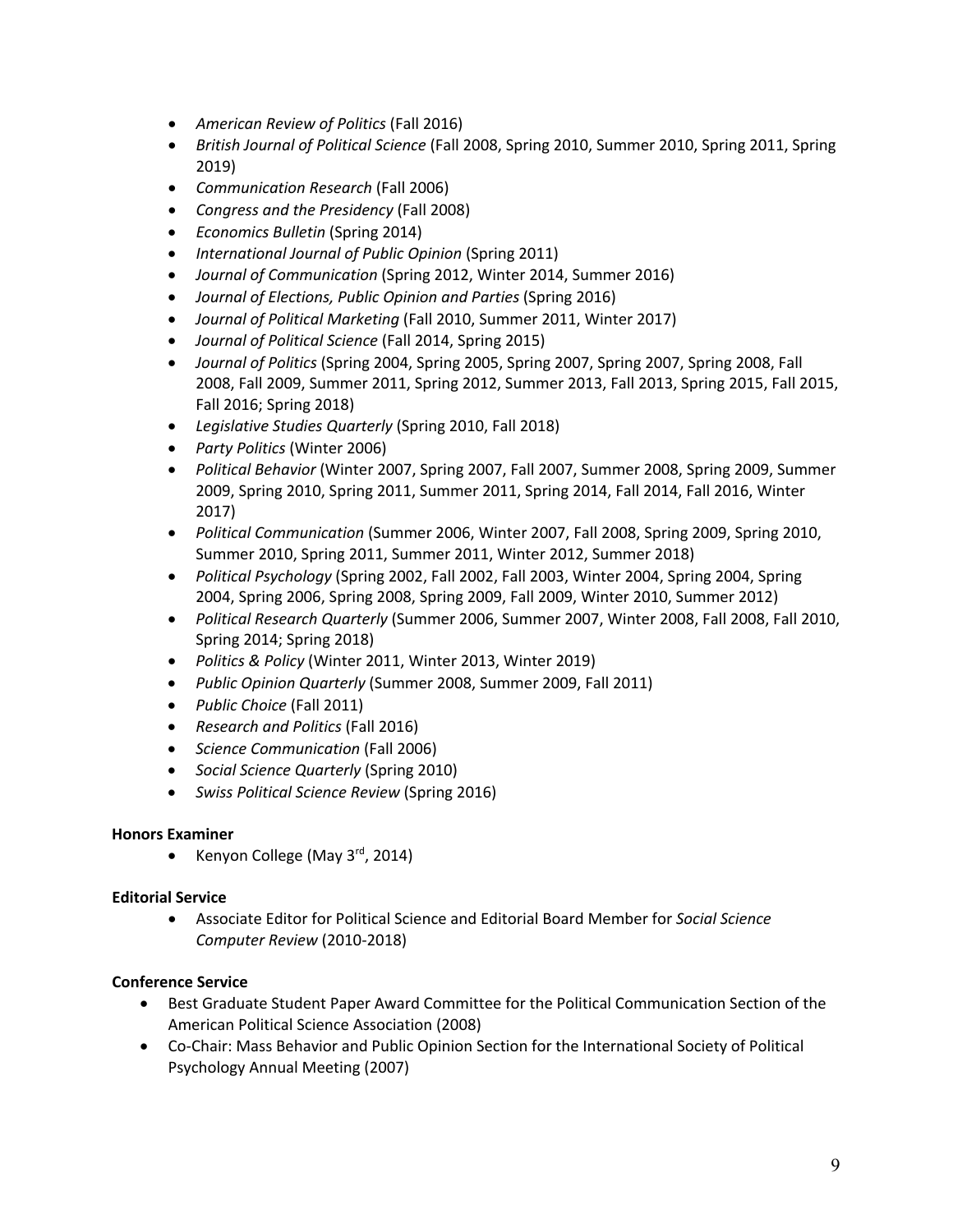# **Oberlin College Committees and Service**

- Policy Planning Committee (2018-19)
- Academic and Administrative Program Review (2018-19)
- Inside/Outsider for Tenure Promotions: Harrod Saurez (2018), Angie Roles (2018), Paul Thibodau (2019)
- Educational Planning and Policies Committee (2017-2019)
- Inside/Outsider for Promotion to Full: Ron Cheung (2017), Kevin Woods (2017)
- Writer, Addition to Staff Request in American Social Movements and Subnational Politics (2016)
- Chair, American Politics Tenure Track Position Search (2015)
- Chair, American Politics Temporary Position Search (2015)
- Professional Conduct and Review (2015-16)
- College Faculty Council (2013-15)
- Quality Initiative Committee (2014-present)
- Finance Committee (Department of Politics) (2014)
- Statistics Curricular Committee (2011-present)
- First Year Seminar Program (2011-2012)
- Truman Fellowship Selection Committee (2011, 2012)
- Truman Fellowship Coordinator (2013-present)
- Assessment of Learning and Teaching (2010-present)
- Faculty Sponsor for OC Democrats (2008-2009)
- Planning and Introductions for "Swing State '08" Screening (October  $27<sup>th</sup>$ , 2008)
- Moderator for Election 2008 Panel (November  $8<sup>th</sup>$ , 2008)
- Congressional Internship Program (Department of Politics) (2007, 2015)
- Student Evaluation of Teaching (Department of Politics) (2007)
- Independent Majors Committee (2007-2009)
- Quantitative Proficiency (2007-2009)
- King Computer Labs Remodeling Committee (2006-2007)
- Jerome Davis Research Award (2006-present)
- Lee Benton Fund (Department of Politics) (2006-2007, 2012)

# **Guest Speaker**

- Prime PR Stockholm: Media and the 2016 Campaign Guest Speaker (November 5<sup>th</sup>, 2016)
- Oberlin College Panel on Third Party Voting Panelist (November 1st, 2016)
- Oberlin College Friends of the Library Speaker (September 24<sup>th</sup>, 2015) "Talk Show Campaigns"
- Oberlin College Parents' Weekend Panelist (November 8<sup>th</sup>, 2014) "The 2014 Elections"
- Oberlin College New Faculty Orientation Facilitator (August  $18<sup>th</sup>$ , 2014)
- Oberlin College Panel on Working with Research Assistants Panelist (February  $3^{rd}$ , 2012)
- Oberlin College Panel on the 2010 Midterm Elections (May 29<sup>th</sup>, 2011)
- Oberlin College Faculty Talks Featured Presenter (March 20<sup>th</sup>, 2009) "Political Campaigns in a New Media Age"
- Oberlin College Panel on Single Transferable Vote Systems Moderator (March  $8^{th}$ , 2009)
- Oberlin College Mentoring Undergraduate Researchers Panel Panelist (February 10<sup>th</sup>, 2009)
- Oberlin College Parents' Weekend Guest Teacher (November 8<sup>th</sup>, 2008) "The History and Effect of Negative Campaign Ads"
- The College of Wooster, Department of Political Science, Pi Sigma Alpha Graduation Ceremony -Adams Lecture in Political Science (April 21<sup>st</sup>, 2008) "Late Night Campaigns"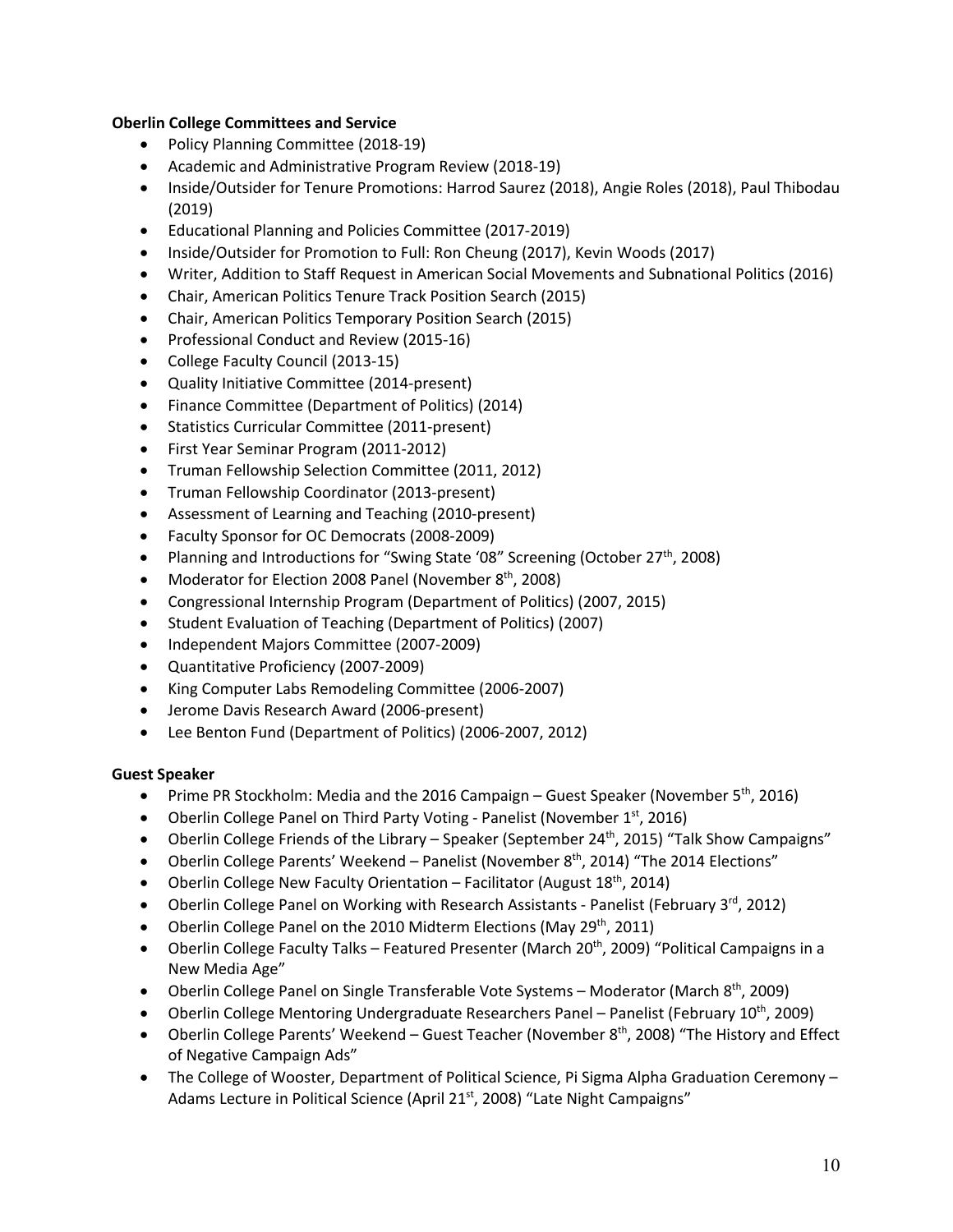- Oberlin College Conference on Election 2006 and the Future of American Politics Guest Speaker (November 7<sup>th</sup>, 2006) "Was 2006 a Realignment Election?"
- University of Minnesota (Morris) Political Science Department Guest Speaker (March 28<sup>th</sup>, 2006) "Entertainment-Based Politics"
- University of Minnesota Political Science Department Guest Speaker (May 26<sup>th</sup>, 2005) "The Age of Entertainment-Based Political Information Sources"
- University of Minnesota School of Journalism and Mass Communication Guest Speaker (March 10<sup>th</sup>, 2005) "Candidate Image and Late Night TV"

# **Media Appearances and Contributions**

- *[Deadspin.com](https://Deadspin.com)* (New York) (November 1<sup>st</sup>, 2018 "What Will it Take to Get Jim Jordan Out of Congress?" [\(https://deadspin.com/what-will-it-take-to-get-jim-jordan-out-of-congress-](https://deadspin.com/what-will-it-take-to-get-jim-jordan-out-of-congress)1830009021)
- *Infobae.com* (Buenos Aires, Argentina) (January 13<sup>th</sup>, 2018) "Que Dice de la Politica Estadounidense un Possible Duelo Donald Trump vs Oprah Winfrey en 2020" [\(https://www.infobae.com/america/eeuu/2018/01/13/que-dice-de-la-politica-estadounidense](https://www.infobae.com/america/eeuu/2018/01/13/que-dice-de-la-politica-estadounidense)un-posible-duelo-donald-trump-vs-oprah-winfrey-en-2020/)
- *Christian Science Monitor* (Boston) (February 15<sup>th</sup>, 2017) "Stephen Colbert vs. Jimmy Fallon: What's the Role of Satire in the Trump Era?" [\(http://www.csmonitor.com/USA/Society/2017/0215/Stephen-Colbert-vs.-Jimmy-Fallon-What](http://www.csmonitor.com/USA/Society/2017/0215/Stephen-Colbert-vs.-Jimmy-Fallon-What)s-the-role-of-satire-in-the-Trump-era)
- *[Uproxx.com](https://Uproxx.com)* (Los Angeles) (September 14<sup>th</sup>, 2016) "Donald Trump to Dr. Oz" by Andrew Husband [\(http://uproxx.com/news/trump-dr-oz-tom-brady-same-age/](http://uproxx.com/news/trump-dr-oz-tom-brady-same-age))
- *USA Today* (New York) (September 13<sup>th</sup>, 2016) "Does Media Hold Clinton to a Higher Standard?" [\(http://www.usatoday.com/story/money/2016/09/15/does-media-hold-clinton-higher](http://www.usatoday.com/story/money/2016/09/15/does-media-hold-clinton-higher)standard/90415200/)
- *Talking Points Memo* (New York) (March 9<sup>th</sup>, 2016) "Why Sanders Could Repeat His Big Michigan Upset in Ohio" by Tierney Sneed (<http://talkingpointsmemo.com/dc/sanders-clinton-michigan>ohio)
- *Sinclair Broadcasting Group* (New York) (October 5<sup>th</sup>, 2015) "Clinton Tries to Prove Authenticity with TV Appearances" (<http://wjla.com/news/nation-world/clinton>)
- *NPR's The Sound of Ideas* (Cleveland, OH) (September 3<sup>rd</sup>, 2015) "Young Politicians: Why Young People Don't Run" [\(http://www.ideastream.org/programs/sound-of-ideas/young-politicians\)](http://www.ideastream.org/programs/sound-of-ideas/young-politicians)
- *CNNPolitics* (Atlanta, GA) (December 22nd, 2014) "These 2016 Long-Shots Think They Can Win?" Stephen Collinson [\(http://www.cnn.com/2014/12/22/politics/2016-politics-long](http://www.cnn.com/2014/12/22/politics/2016-politics-long)shots/index.html)
- *Le Monde* (Paris, France) (April 29th, 2014) "Presidential Candidates on Talk Shows" by Stephanie Chayet (<http://www.lemonde.fr/m-actu/article/2014/05/09/les-etoiles-de-la-nuit>americaine\_4413273\_4497186.html)
- *The Morning Journal* (Lorain, OH) (May 11<sup>th</sup>, 2012): "Poll shows Lorain Voters favor Income Tax for Schools"
- *The Chronicle Telegram* (Elyria, OH) (May 11<sup>th</sup>, 2012): "Lorain Schools Levy"
- *WOBC Radio* (April 16<sup>th</sup>, 2012): "Ohio and Presidential Campaigns"
- *Boston University Radio* (March 6<sup>th</sup>, 2012): "Super Tuesday Coverage"
- *The New York Times/International Herald Tribune* (New York/Paris) (June 7<sup>th</sup>, 2011): "A Love Affair with Obama that Cooled" by John Vinocur
- *Politico Arena*, Regular Contributor (2011-2012)